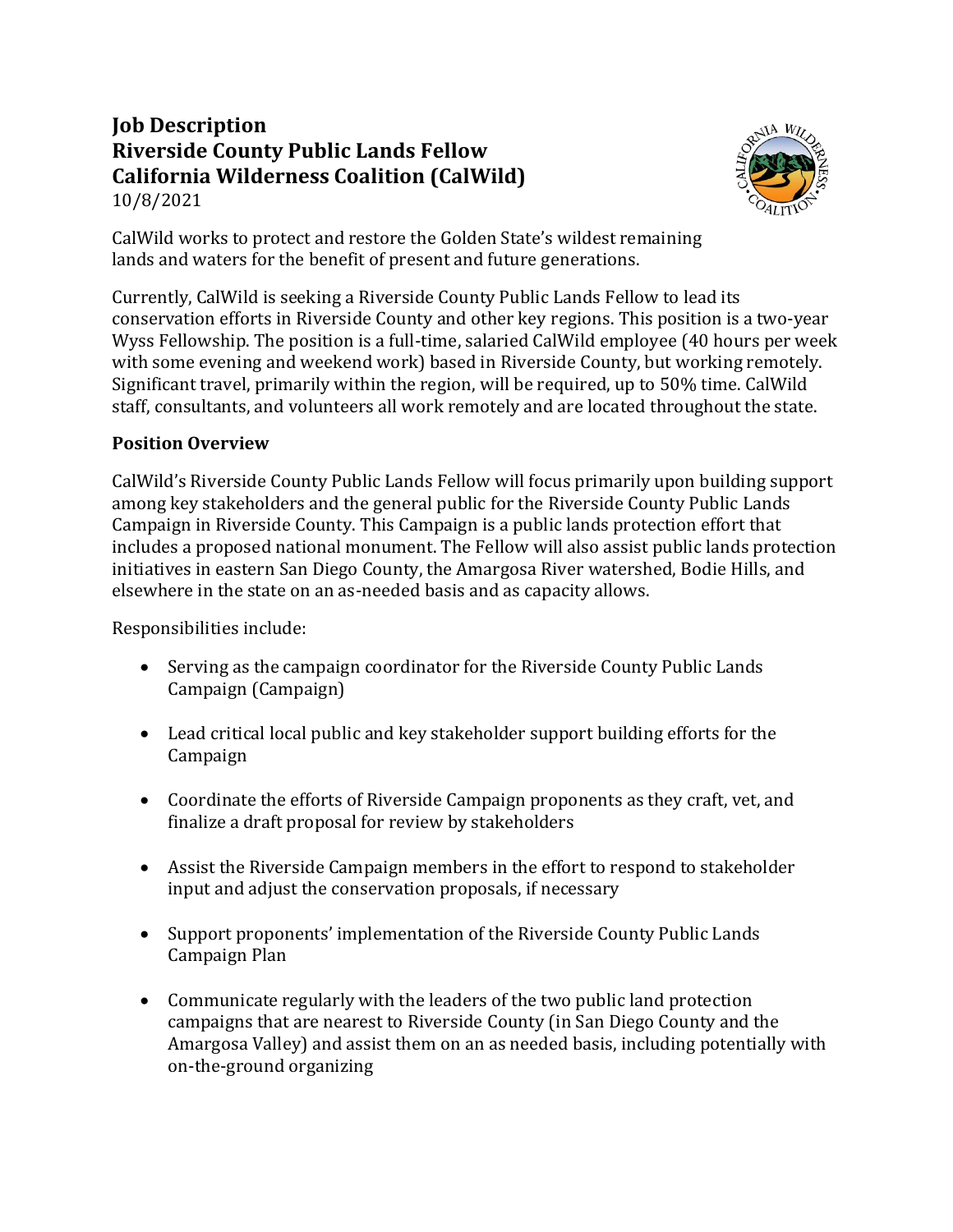- Provide coordination and other assistance, from afar, with other high-priority national monument campaigns
- Produce or assist in the development of written materials including press releases, opinion-editorials and letters to the editor of local media outlets
- Assist in the development of comments on proposed public land development or other planning projects and organize around public events related to such proposals, as needed
- Lead and/or coordinate outings to local wild areas for volunteers, donors, local groups, and other notables
- Give presentations to various audiences on challenges faced by public lands in the area, the resources and values public lands provide, and provide insight as to how community members may advocate for their public lands
- Regularly produce content including social media posts, blogs, website updates, blog entries and photos for CalWild's administrative staff

Desired Qualifications:

- A strong, personal commitment to conservation. A demonstrated passion to protecting public lands is preferred
- Applicants must live in or have extensive connections to Riverside County
- Proven communications skills- both written and oral- for presentations, reports, grants, advocacy alerts and blogs
- Significant interpersonal skills including team leadership and team building
- A willingness to travel extensively and conduct field work alone in remote locations
- A willingness to work collaboratively with people of diverse backgrounds and interests
- Capacity to be self-directed and self-motivated in your work
- Experience with social media (Facebook, Instagram, and Twitter) for an organization or campaign a significant plus
- Experience in conservation activism and community organizing are strongly preferred, though not required
- Experience with the environmental justice community and fluency in Spanish highly desired
- A Bachelor's Degree is preferred.